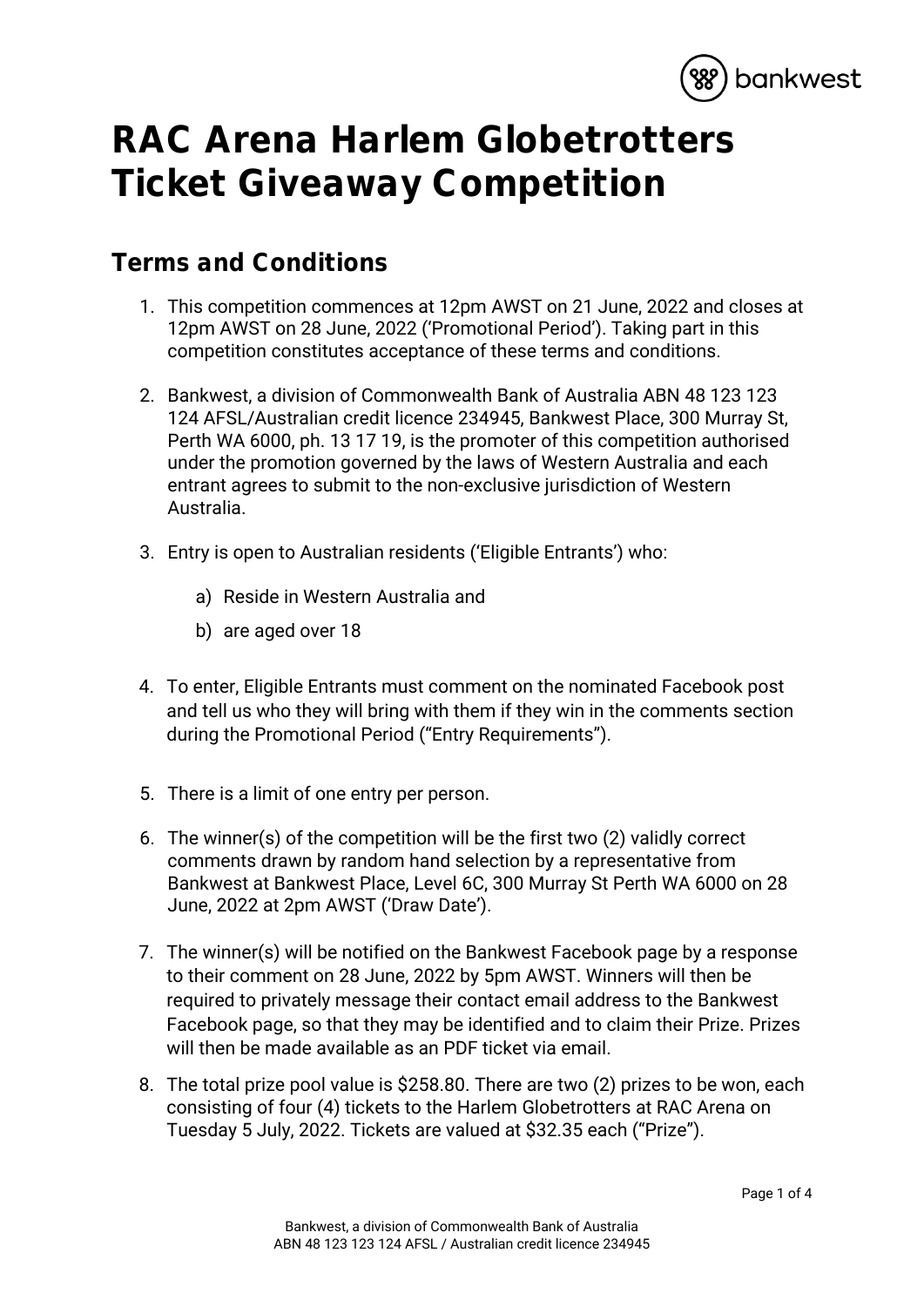

- 9. If any prize remains unclaimed after two (2) days of the draw, the Promoter will conduct an unclaimed prize draw in the same manner and place as the original draw. If the new Winner does not claim the Prize within one (2) day, the process set out in this clause shall be applied again, and so on until the Prize has been claimed.
- 10.If the Prize, or any element of the Prize, at RAC Arena becomes unavailable for any reason the Promoter may, in its sole and absolute discretion, modify or substitute the Prize.
- 11.As a condition of claiming the Prize each Winner consents, or the Winner'(s) parent(s) or guardian(s) consent, to the Promoter using their name, likeness, image and/or voice (including photograph, film and/or recording of the same) in media for an unlimited period of time without remuneration for the purpose of promoting this Competition (including any outcome), the Promoter and or products/services supplied by the Promoter.
- 12.Bankwest accepts no responsibility for loss or damage to prizes in transit.
- 13.No correspondence will be entered into. The Promoter's decision is final.
- 14.Directors and employees of the Commonwealth Bank Group including their immediate families, its agencies and companies associated with this competition are ineligible to enter.
- 15.To the extent permitted by law, the Promoter and its related entities and their respective directors, officers, employees and agents, will not be liable for any personal injury, loss or damage, whatsoever which is suffered or sustained (including, but not limited to) indirect or consequential, financial or other loss) to or by an Entrant or Winner.
- 16.Winners of the Prize accept the Prize 'as is' and acknowledge that the Promoter accepts no responsibility for any tax implications that may arise from their Prize. Beneficiaries of the Prize should seek advice from the Australian Tax Office or their own taxation adviser or independent financial adviser.
- 17.The Promoter reserves the right, at any time, in its sole discretion, to verify the validity of entries and Entrants (including an Entrant's identity, age, place of residence) and reserves the right, in its sole discretion, to disqualify any Entrant whom the Promoter has reason to believe has breached any of these terms, tampered with the entry process or engaged in any unlawful or other improper misconduct calculated to jeopardise fair and proper conduct of the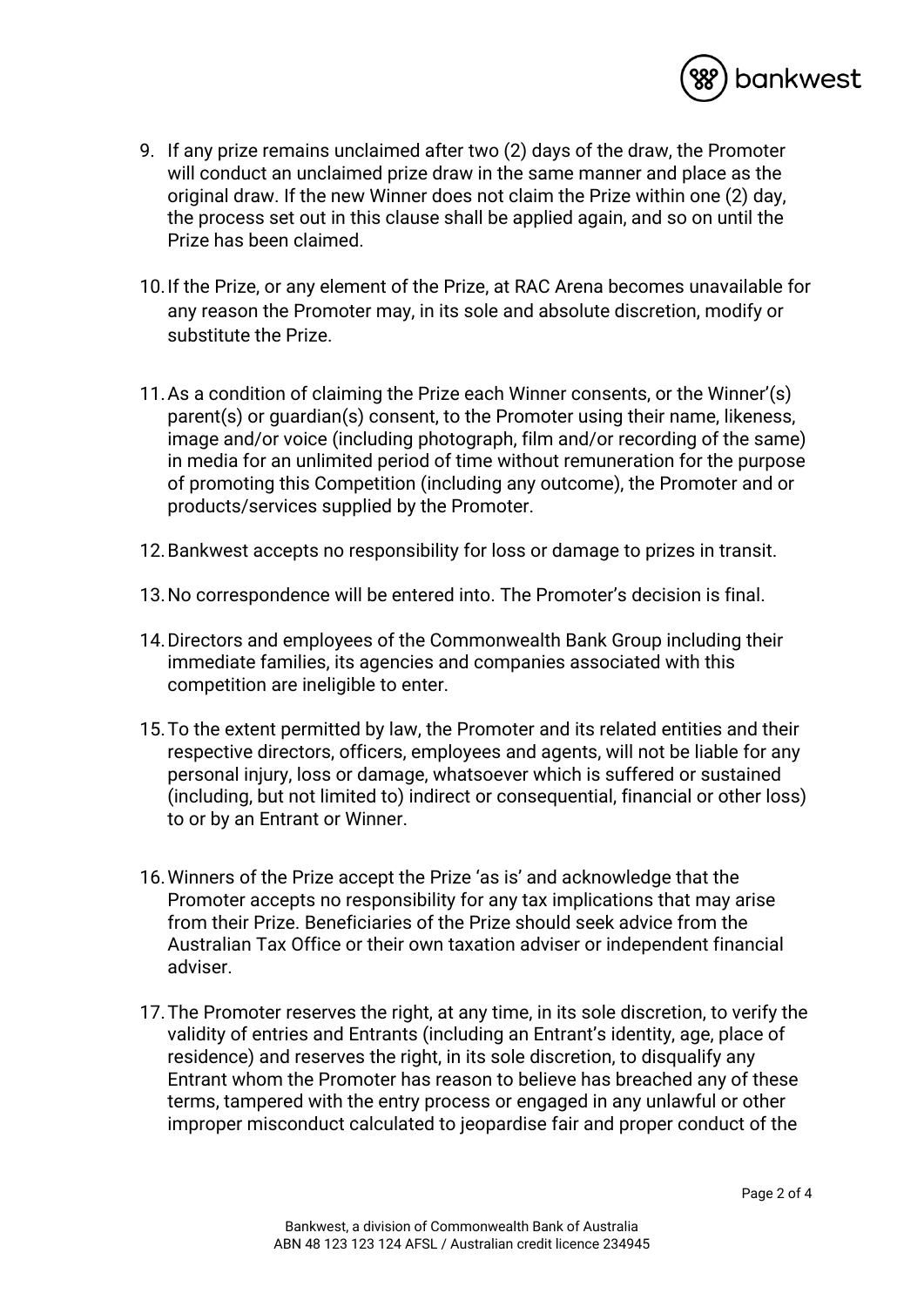

Promotion. The Promoter's legal rights to recover damages or other compensation from such an offender are reserved.

- 18.If for any reason this Promotion is not capable of running as planned (including, but not limited to infection by computer virus, bugs, unauthorised intervention, fraud, technical failures or any other causes beyond the control of the Promoter which corrupt or affect the administration, security, fairness, integrity or proper conduct of this Promotion), the Promoter may, subject to the approval of all relevant regulatory authorities, take any action that may be available including cancelling, terminating, modifying or suspending the Promotion.
- 19.Failure by the Promoter to enforce any of its rights at any stage does not constitute a waiver of those rights.
- 20.Nothing in these terms limits, excludes or modifies or purports to limit, exclude or modify the statutory consumer guarantees as provided under the Competition and Consumer Act, as well as any other implied warranties under the ASIC Act or similar consumer protection laws in the states and territories of Australia (Non-Excludable Guarantees).
- 21.Except for any liability that cannot by law be excluded, including the Non-Excludable Guarantees, the Promoter and its related entities (including its respective directors, officers, employees and agents) are not responsible for and exclude all liability (including negligence), for any personal injury; or any loss or damage (including loss of opportunity); whether direct, indirect, special or consequential, arising in any way out of:
	- a) Any technical difficulties or equipment malfunction (whether or not under the Promoter's control);
	- b) Any theft, unauthorised access or third party interference;
	- c) Any entry or Prize claim that is late, lost, altered, damaged or misdirected (whether or not after their receipt by the Promoter) due to any reason beyond the reasonable control of the Promoter;
	- d) Any variation in Prize value to that stated in these terms;
	- e) Any tax liability incurred by a beneficiary of a Prize (including an Entrant and the Prize Recipient);
	- f) Use/taking of the Prize
	- g) The Promotion.